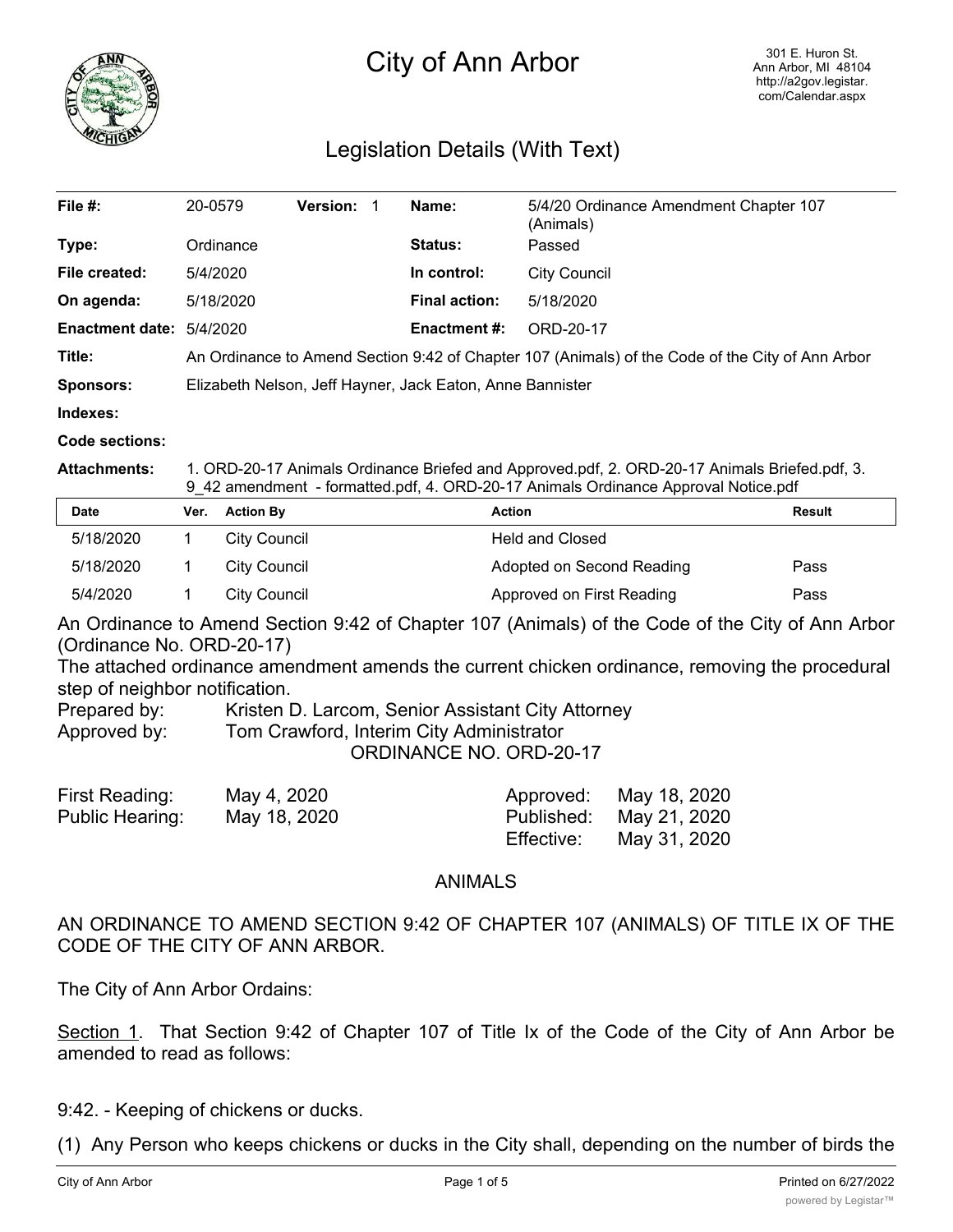Person will keep, obtain either a 2-bird permit or a 6-bird permit from the City prior to acquiring the chickens or ducks. A 6-bird permit is required for the keeping of more than 2 birds. No 6-bird permit shall be issued to a Person by the City, and no birds shall be allowed to be kept if 1 or more of the Persons to whom notice is sent as provided in subsection (2) objects to the issuance of the 6-bird permit. A 2-bird permit is required for the keeping of 1 or 2 birds and may be issued despite the objection(s) by any Person(s). To qualify for a 2-bird permit an individual must have no violations of this chapter for the previous 5 years. Written statements waiving the distance requirement in subsection (3) below are required for both 2-bird and 6-bird permits and shall be submitted at the time of application and become a part of the permit if issued. Application shall be made to the City Clerk and the fee for the permit shall be as determined by Council resolution.

Six-bird permits expire and become invalid 5 years after the date of issuance. Two-bird permits expire and become invalid 1 year after the date of issuance. A Person who wishes to continue keeping birds shall have obtained a new permit on or before the expiration date of the previous permit. Application for a new permit shall be pursuant to the procedures and requirements that are applicable at the time the Person applies for a new permit.

Only as used in this section, the term "bird" means only chickens or ducks or a combination of both.

- (2) Once a completed application form for a 6-bird permit and application fee have been submitted to the City Clerk, the City Clerk shall, within 10 business days, send written notice of the application for a 6-bird permit to all owners of Adjacent Property as shown in the City Assessor's records.
	- (a) For purposes of this section, "Adjacent Property" means all parcels of property that the applicant's property comes into contact with at 1 or more points, except for parcels that are legally adjacent to but are in fact separated from the applicant's property by a Street or private street.
	- (b) The written notice described in this subsection shall be sent to the address(es) of all owner(s) of Adjacent Property, and also to the physical property address of an Adjacent Property, if the address of the owner of an Adjacent Property is different from the physical property address.
	- (c) If the applicant for the 6-bird permit is not the owner of the property on which the applicant wants to keep birds, the applicant must also provide the written consent of the owner of the property. Without such written consent, the application for the 6-bird permit may not be granted.
	- (d) The application for the 6-bird permit may not be granted if, within 21 days from the mailing of the written notice of the application, the City Clerk receives any objection to the issuance of a 6-bird permit from any owner or tenant of any Adjacent Property.
	- (e) A 6-bird permit shall be issued to the applicant if the City Clerk receives no objections to the issuance of a 6-bird permit from any owner or tenant of any Adjacent Property within 21 days from the mailing of the written notice of the application and all other requirements are met.
- $(3)(2)$  Notwithstanding the issuance of a permit by the City, private restrictions on the use of property shall remain enforceable and take precedence over a permit. Private restrictions include but are not limited to deed restrictions, condominium master deed restrictions, neighborhood association by-laws, and covenant deeds. A permit issued to a Person whose property is subject to private restrictions that prohibit the keeping of birds is void. The interpretation and enforcement of the private restriction is the sole responsibility of the private parties involved.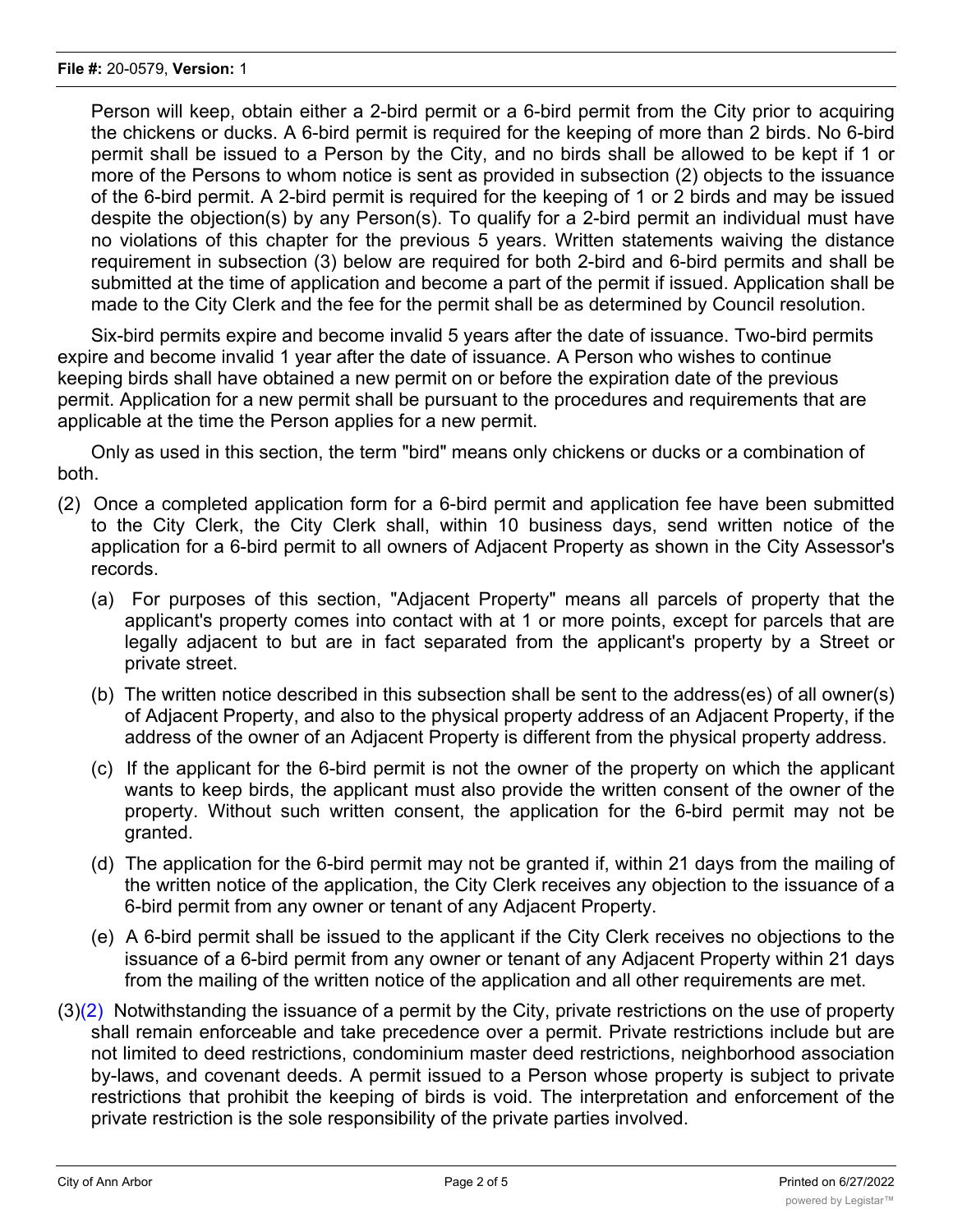- $(4)(3)$  A Person who keeps or houses birds on a property shall comply with all of the following requirements:
	- (a) Have been issued the permit required under subsection (1) of this section.
	- (b) Keep no more than 6 birds if the Person has been issued a 6-bird permit and keep no more than 2 birds if the Person has been issued a 2-bird permit.
	- (c) The principal use of the Person's property is for a single-family dwelling, 2-family dwelling, or a primary or secondary school.
	- (d) No Person shall keep any rooster (male chicken). Both drakes (male ducks) and hen ducks (female ducks) may be kept.
	- (e) No Person shall slaughter any chickens or ducks.
	- (f) The birds shall be provided with a covered enclosure and must be kept in the covered enclosure or a fenced enclosure at all times, except as otherwise provided in this section. Fenced enclosures are subject to all provisions of Chapter 55 (Unified Development Code).
	- (g) A Person shall not keep birds in any location on the property other than in the Backyard Rear Yard, as defined in Chapter 55, except as otherwise provided in this section. For purposes of this section, "Backyard" means rear yard as defined under Chapter 55 of this Code. For properties where the principal use is a primary or secondary school, a Person shall not keep birds in that property's front required setback area as defined under Chapter 55 of this Code.
	- (h) Notwithstanding other requirements of this section, the birds may be kept outside of the covered enclosure or fenced enclosure subject to the requirements they may only be in the Rear Yard or Side Yard, as defined in Chapter 55, and a Person shall be present with the birds in the same location.
	- $(h)(i)$  No covered enclosure or fenced enclosure shall be located closer than 10 feet to any property line of an Adjacent Property.
		- $(i)$  All enclosures for the keeping of birds shall be so constructed or repaired as to prevent rats, mice, or other rodents from being harbored underneath, within, or within the walls of the enclosure. A covered enclosure or fenced enclosure shall not be located closer than 40 feet to any residential structure on an Adjacent Property provided, however, this requirement can be waived as follows:

(i) If the principal use of applicant's property is for a single-family dwelling, or a primary or secondary school, to obtain such a waiver the applicant shall present at the time of applying for a permit the written statements of all owners of Adjacent Property that there is no objection to the issuance of the permit.

(ii) If the principal use of the applicant's property is for a 2-family dwelling, to obtain such a waiver the applicant shall present at the time of applying for a permit the written statements of all Adjacent Property and of the occupants of the other dwelling stating that there is no objection to the issuance of the permit.

 $(i)(k)$  All enclosures for the keeping of birds shall be so constructed or repaired as to prevent rats, mice, or other rodents from being harbored underneath, within, or within the walls of the enclosure.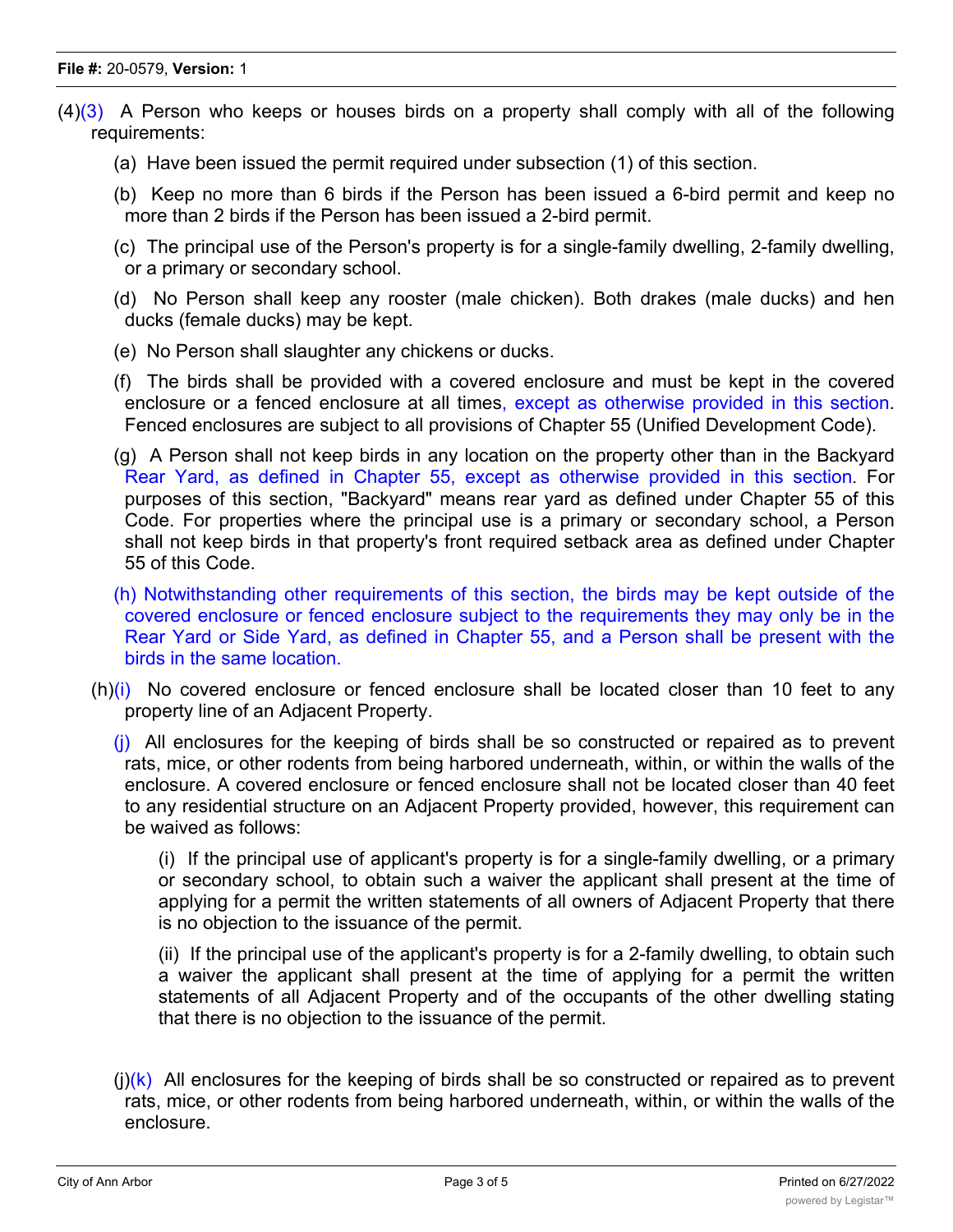- $(k)(l)$  All feed and other items associated with the keeping of birds that are likely to attract or to become infested with or infected by rats, mice, or other rodents shall be protected so as to prevent rats, mice, or other rodents from gaining access to or coming into contact with them.
- $(l)(m)$  If the above requirements are not complied with, the City may revoke any permit granted under this section and/or initiate prosecution for a civil infraction violation.

For purposes of this section, "Adjacent Property" means all parcels of property that the applicant's property comes into contact with at 1 or more points, except for parcels that are legally adjacent to but are in fact separated from the applicant's property by a Street or private street.

- $(5)(4)$  A Person who has been issued a permit shall submit it for examination upon demand by any police officer or code enforcement officer.
- (6) Permits that were issued under this section when the maximum number of chickens allowed was 4 chickens and before the effective date of the amendment to this section that increased the maximum number of chickens allowed to 6 under a 6-bird permit shall continue to allow a maximum number of only 4 chickens until the permit expires. A Person may keep more than 4 chickens and up to a maximum of 6 chickens only by obtaining a new 6-bird permit on or after the effective date of the amendment to this section that increased the maximum number of chickens allowed to 6.
- $(7)(5)$  Permits that were issued under this section when only chickens were allowed and before the effective date of the amendment adding ducks to this section shall continue to allow only chickens until the permit expires. A Person may keep ducks only by obtaining a new 6-bird permit on or after the effective date of the amendment to this section that added ducks to this section.

Section 2. This Ordinance shall take effect ten days after passage and publication.

## **CERTIFICATION**

I hereby certify that the foregoing ordinance was adopted by the Council of the City of Ann Arbor, Michigan at its regular session of May 18, 2020.

(Date)

Jacqueline Beaudry, Ann Arbor City Clerk

Christopher Taylor, Mayor

I hereby certify that the foregoing ordinance received legal publication on the City Clerk's Webpage on May 21, 2020.